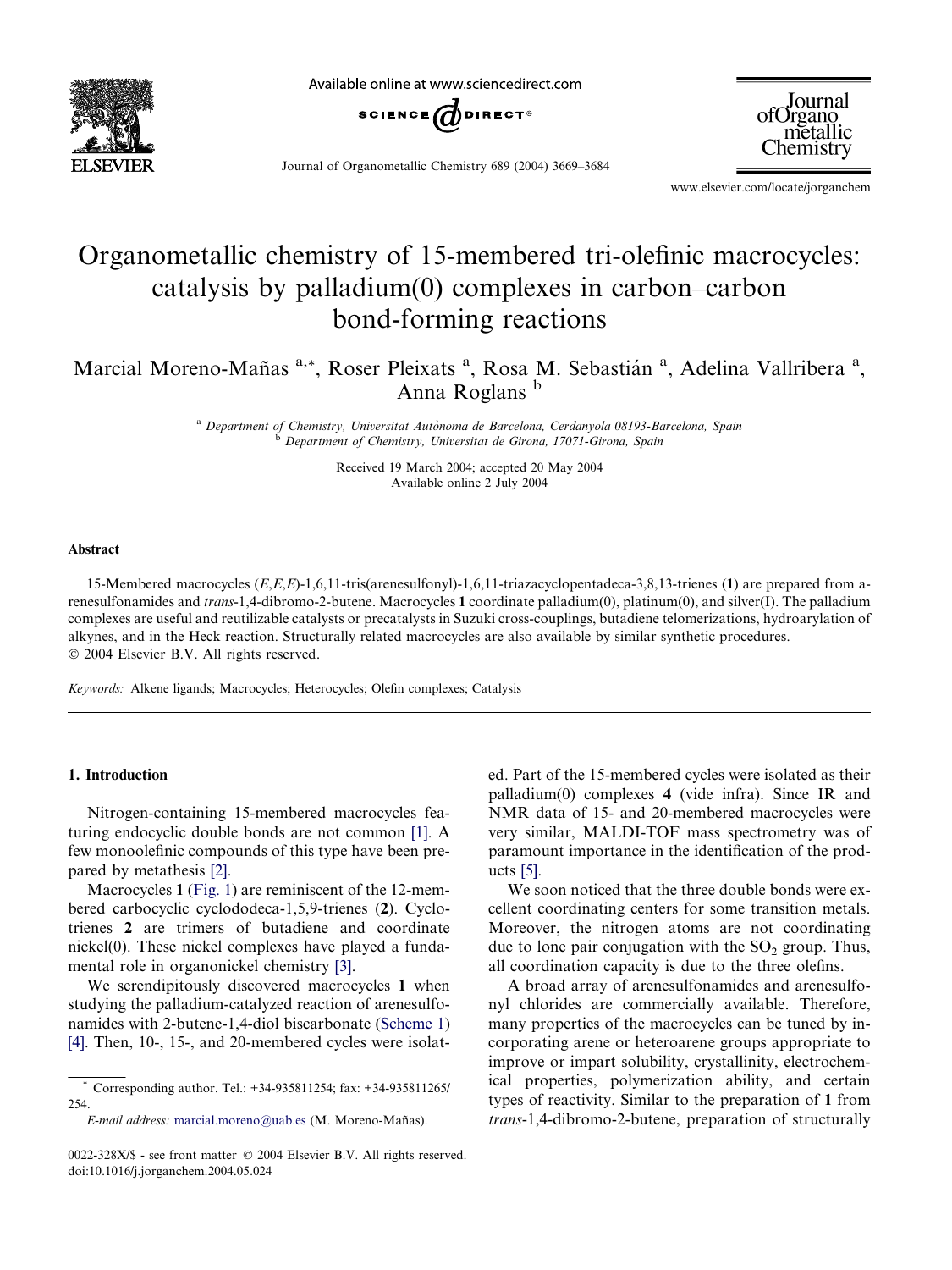<span id="page-1-0"></span>

Fig. 1. General structure of macrocycles 1 and 2.

related macrocycles can be performed by working with cis-1,4-dibromo-2-butene, 1,2-bis(bromomethyl)benzene, or 1,4-dibromo-2-butyne.

# 2. Preparation of 15-membered (E,E,E)-1,6,11-tris(arenesulfonyl)-1,6,11-triazacyclopentadeca-3,8,13-trienes (1) and their metal complexes 4, 14, and 15

2.1. Preparation of 15-membered (E,E,E)-1,6,11 tris(arenesulfonyl)-1,6,11-triazacyclopentadeca-3,8,13 trienes (1)

Since when we described in 1998 the first 15-membered triolefinc macrocycles 1 [\[4\]](#page-14-0), a broad selection has been prepared [\(Table 1](#page-2-0) and [Fig. 2\)](#page-2-0). Arenesulfonamides were chosen to confer, enhance, or modulate certain properties of the macrocycles. Thus, three isopropyl groups in the benzenesulfonyl moiety improve solubility in classical organic solvents (1aaa, 1aab, and 1aad) [\[4,6–](#page-14-0) [8\]](#page-14-0). Methyl groups impart crystallinity and have permitted a X-ray diffraction study of 1ggg [\[7\].](#page-14-0) Perfluorinated long chains were introduced to confer solubility of **1aff** in perfluorinated solvents [\[7\]](#page-14-0). Complexes featuring ferrocenyl (1ggi, 1gii, 1iii, 1iip, and 1ipp), thienyl (1ggh, 1ghh) and 4-(pyrrol-1-yl)phenyl (1iip, 1ipp, and 1ggp) units have interest for electrochemical studies [\[9,11,12\]](#page-14-0). Vinyl-substituted 1aab has been copolymerized with styrene and divinylbenzene to afford polymer 1aac (vide infra) [\[6\].](#page-14-0) We have also prepared macrocycle 1jjj, a key intermediate for the synthesis of more elaborated macrocycles by aromatic nucleophilic substitution of the three fluorine atoms with phosphorus (1kkk), nitrogen (1nnn, 1ooo), and sulphur (1lll, 1mmm) nucleophiles [\[10\]](#page-14-0).

Three different synthetic pathways ''a'', ''b'', and ''c'' have been evaluated for the synthesis of macrocycles 1 based on three different disconnecting approaches for the final condensation step ([Fig. 3](#page-3-0)) [\[7\]](#page-14-0).

Our initial synthesis corresponds to pathway ''a'' ([Scheme 2\)](#page-3-0). Thus, reaction of arenesulfonamides with trans-1,4-dibromo-2-butene gave easily separable mixtures of monosulfonamides 7 and bis-sulfonamides 6. Condensation of 6 with different arenesulfonamides was straightforward affording macrocycles 1aaa, 1aab, 1aad, 1aee, 1ddd, 1ggh, 1jjj, and 1ggj. The main problem of this synthesis is that bis-sulfonamides 6 are always the minor products. Optimization of this step has not been possible. However, compounds 6 can be obtained by reaction of bis-arenesulfonamides 8 with excess trans-1,4 dibromobutene ([Scheme 2](#page-3-0)) [\[7\]](#page-14-0).

Since monosulfonamides 7 were the major products in the first step of pathway ''a'', we envisaged another approach ([Scheme 3\)](#page-3-0). Thus, the preparation of macrocycles 1aaa, 1ghh and 1jjj was achieved by reaction of the more abundant 7 with 8 [\[7,10\]](#page-14-0) Compound 8 was prepared by two different ways. One way is based in the diarenesulfonylation of 2-butene-1,4-diamine, previously prepared from trans-1,4-dibromo-2-butene by a Gabriel reaction [\[6\]](#page-14-0). Another way consists of a nucleophilic sub-



Scheme 1. Formation of cycles in a palladium-catalyzed Tsuji–Trost reaction [\[4\]](#page-14-0).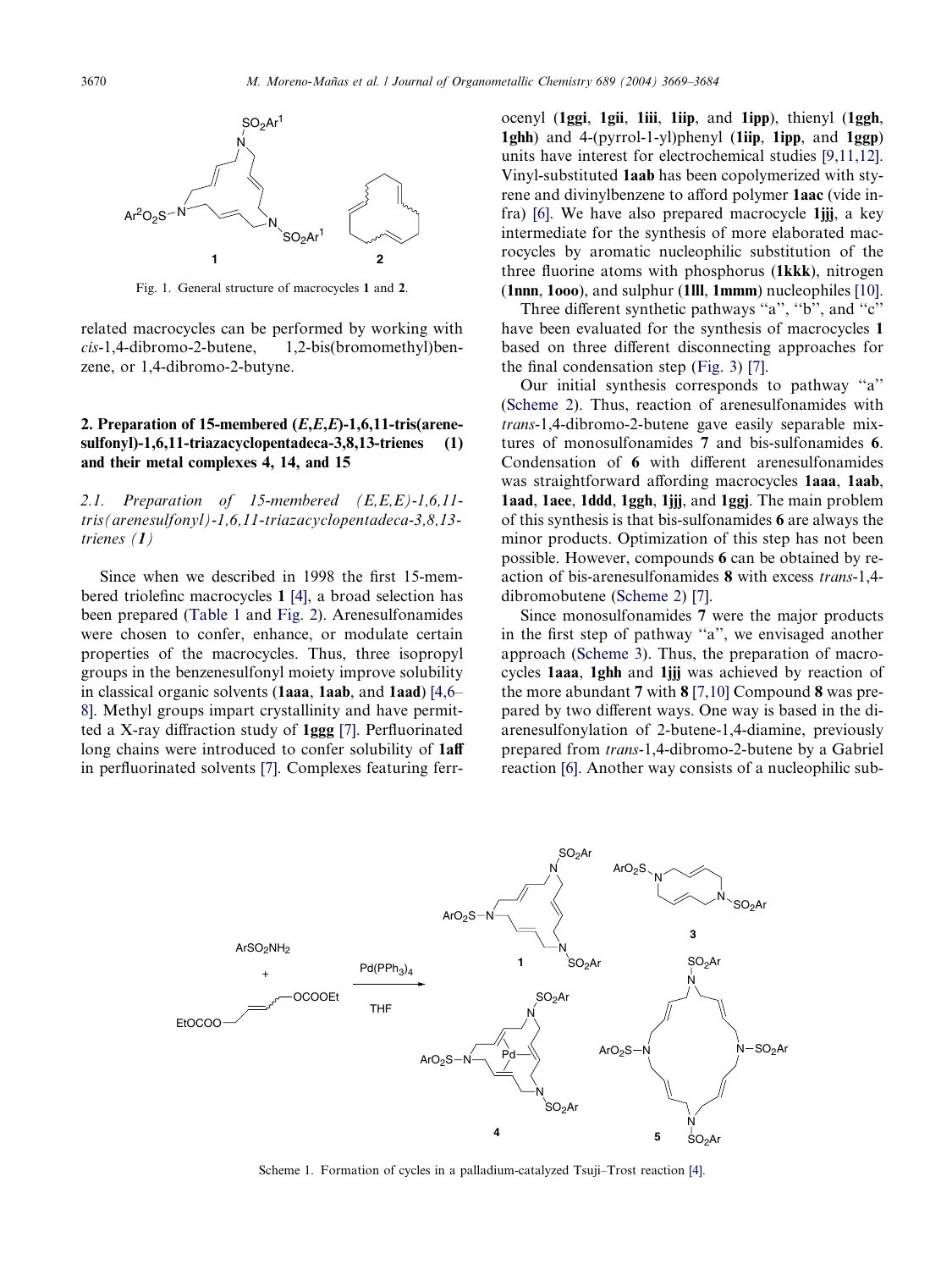<span id="page-2-0"></span>Table 1 Summary of all-trans 15-membered macrocycles 1 synthesized

| $\mathbf{1}$     | Ar <sup>1</sup>                                   | $Ar^2$                                                     | References                                                                            |
|------------------|---------------------------------------------------|------------------------------------------------------------|---------------------------------------------------------------------------------------|
| 1aaa             | $2,4,6-iPrC_6H_2$ -                               | 2,4,6- $iPrC_6H_2$ -                                       | $[4,6-8]$                                                                             |
| 1aab             | 2,4,6- $iPrC_6H_2$ -                              | $4$ -CH <sub>2</sub> $=$ CHC <sub>6</sub> H <sub>4</sub> - | [6,7]                                                                                 |
| 1aac             | $2,4,6-iPrC_6H_2$ -                               | 4-Polymer- <sup>a</sup>                                    | [6]                                                                                   |
| 1aad             | $2,4,6-iPrC_6H_2$                                 | 5-Dimethylaminonaphthyl-                                   | $[7]$                                                                                 |
| 1aee             | $4-I C6H4$ -                                      | $2,4,6-iPrC_6H_2$ -                                        | $[7]$                                                                                 |
| 1aff             | $3-C_8F_{17}C_6H_4$ -                             | 2,4,6- $iPrC_6H_2$ -                                       | $[7]$                                                                                 |
| 1ddd             | 5-Dimethylaminonaphthyl-                          | 5-Dimethylaminonaphthyl-                                   | $[7]$                                                                                 |
| 1ggg             | $4 - CH_3C_6H_4 -$                                | $4 - CH_3C_6H_4 -$                                         | $[7]$                                                                                 |
| 1ggh             | $4\text{-CH}_3\text{C}_6\text{H}_4$ -             |                                                            | $[7]$                                                                                 |
| 1ghh             | 2-Thienyl-                                        | $4 - CH_3C_6H_4 -$                                         | $[7]$                                                                                 |
| 1ggi             | 4-CH <sub>3</sub> C <sub>6</sub> H <sub>4</sub> - | Ferrocenyl-                                                | [9,11]                                                                                |
| 1gii             | Ferrocenyl-                                       | $4 - CH_3C_6H_4 -$                                         | $[9]$                                                                                 |
| 1iii             | Ferrocenyl-                                       | Ferrocenyl-                                                | $[9]$                                                                                 |
| 1jjj             |                                                   | $4$ -FC <sub>6</sub> H <sub>4</sub> -                      | $[10]$                                                                                |
| 1kkk             | $4-Ph_2PC_6H_4$ -                                 | $4-Ph_2PC_6H_4-$                                           | $[10]$                                                                                |
| 1III             |                                                   | $4-CH_3CH_2CH_2SC_6H_4-$                                   | [10]                                                                                  |
| 1 <sub>mmm</sub> | $4-CH_3C_6H_4-S-C_6H_4-$                          | $4-CH_3C_6H_4-S-C_6H_4-$                                   | $[10]$                                                                                |
| 1 <sub>nnn</sub> | 4-(Morpholino)phenyl-                             | 4-(Morpholino)phenyl-                                      | $[10]$                                                                                |
| 1000             | $4-(HOCH2CH2NH)C6H4$ -                            |                                                            | $[10]$                                                                                |
| 1iip             | Ferrocenyl-                                       | 4-(Pyrrol-1-yl)phenyl-                                     | $[12]$                                                                                |
| 1ipp             | 4-(Pyrrol-1-yl)phenyl-                            | Ferrocenyl-                                                | $[12]$                                                                                |
| 1ggp             | $4-CH_3C_6H_4-$                                   | 4-(Pyrrol-1-yl)phenyl-                                     | $[12]$                                                                                |
| 1ggj             | $4\text{-CH}_3\text{C}_6\text{H}_4$ -             | $4$ -FC <sub>6</sub> H <sub>4</sub> -                      | $[24]$                                                                                |
| 1ggq             | $4 - CH_3C_6H_4 -$                                | $4-(H_2NCH_2CH_2NH)C_6H_4$                                 | $[24]$                                                                                |
| 1ggr             | $4\text{-CH}_3\text{C}_6\text{H}_4$ -             | See Scheme 15                                              | $[24]$                                                                                |
|                  |                                                   | $4$ - $FC_6H_4$ -<br>$4-CH_3CH_2CH_2SC_6H_4-$              | 2-Thienyl-<br>4-(HOCH <sub>2</sub> CH <sub>2</sub> NH)C <sub>6</sub> H <sub>4</sub> - |

<sup>a</sup> Polymer of **1aab** with styrene and divinylbenzene.



Fig. 2. Substitute introduced in macrocycles 1.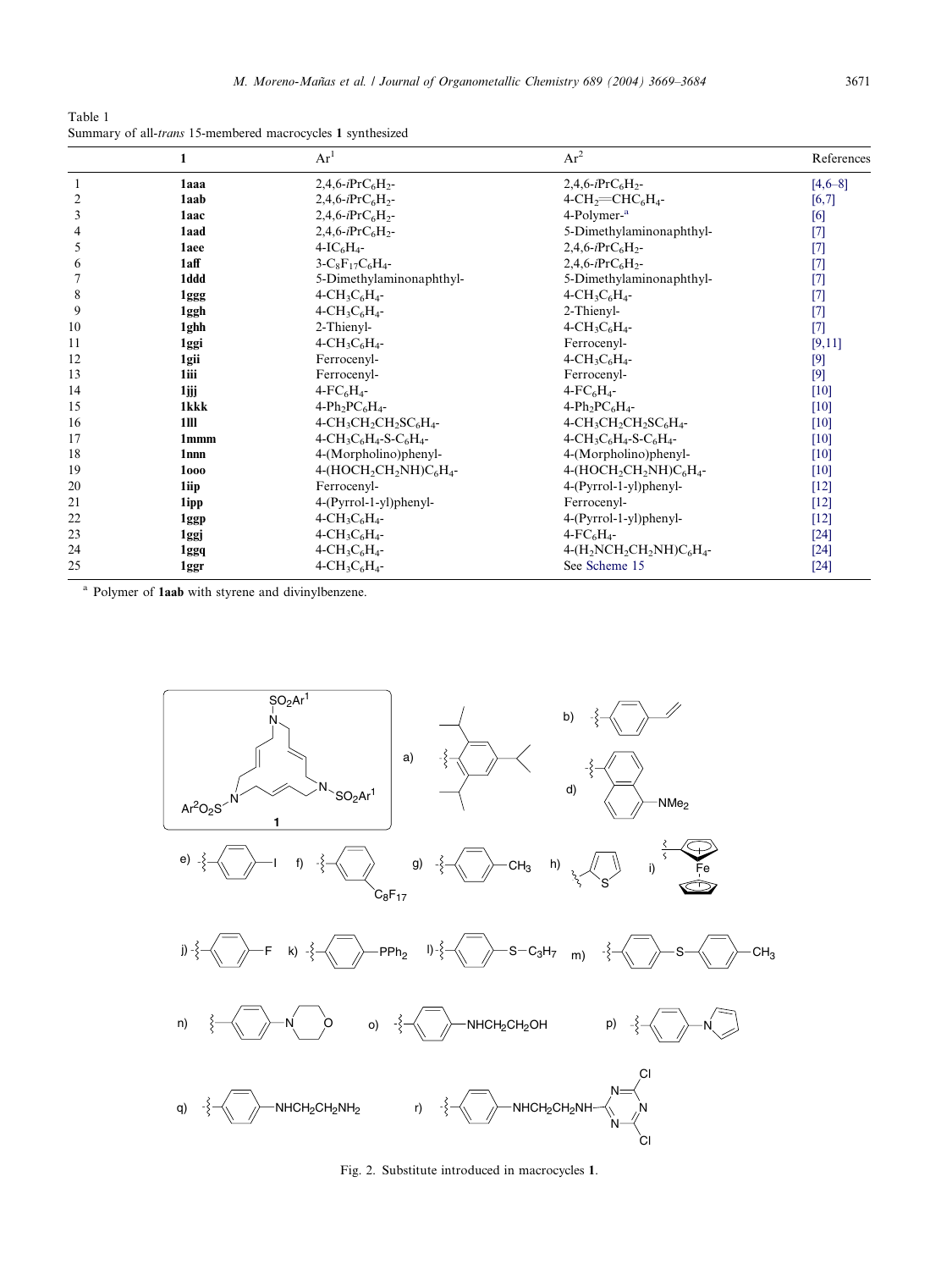<span id="page-3-0"></span>

Fig. 3. Retrosynthetic pathways for macrocycles 1.



Scheme 2. Preparation of 1 (pathway ''a''). Reagents and conditions: i: NaH, DMF, then BrCH2CH=CHCH2Br, 90 °C; ii: column chromatography on silica gel. iii: K<sub>2</sub>CO<sub>3</sub>, refluxing acetonitrite, then BrCH<sub>2</sub>CH=CHCH<sub>2</sub>Br (8 equiv.); iv: NaH DMF, over arenesulfonamide, then 6, 90 °C.



Scheme 3. Preparation of 1 (pathway "b"). Reagents and conditions: i: (tert-BuOCO)<sub>2</sub>O, Et<sub>3</sub>N, DMAP (0.1 equiv.), CH<sub>2</sub>Cl<sub>2</sub>; ii: K<sub>2</sub>CO<sub>3</sub>, CH<sub>3</sub>CN, reflux or  $K_2CO_3$ , DMF, room temperature, then trans-1,4-dibromo-2-butene (0.5 equiv.); iii: TFAA, CH<sub>2</sub>Cl<sub>2</sub>, room temperature; iv: DMF, 80 °C; v: 80% hydrazine, ethanol, reflux; vi: KOH, H<sub>2</sub>O, vii: diethyl ether, viii: NaH, DMF over 8, then 7, 90 °C.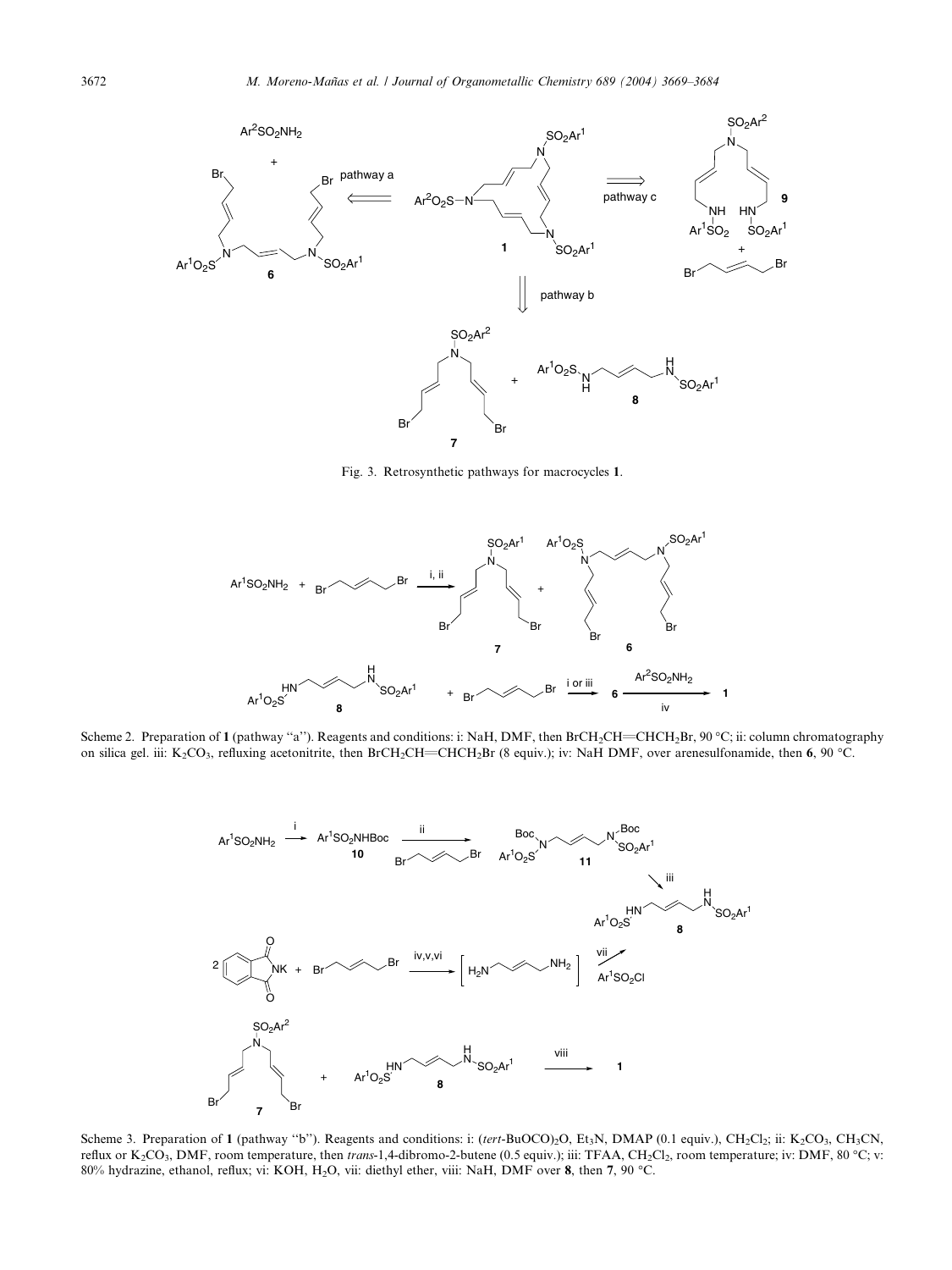stitution reaction between two equivalents of 10 and trans-1,4-dibromo-2-butene to afford 11 [\[6\].](#page-14-0) Deprotection of 11 gave quantitative yields of 8.

Alternatively, macrocycles 1aff, 1ggg, 1ggi, 1gii, 1iii, 1iip, 1ipp, and 1ggp have been obtained in excellent yields by synthetic pathway ''c'' (Scheme 4). For the preparation of 9 the amino groups must be protected in 10 and 12.

We believe that pathway "c" is to be most convenient because of its versatility and selectivity in each step, and we recommend it. Yields for all steps before cyclization are in the range from 74% to >90%. Cyclizations are not particularly sensitive to concentration as usually happens for most preparation of macrocycles. A study of the influence of concentration on the cyclization to 1jjj has been published [\[10\].](#page-14-0) We have found yields in the range 50–80% for all cyclizations in the three different pathways. However, impurities have similar polarity to macrocycles 1. Therefore, in general chromatography is frequently required to obtain pure compounds. We make attempts to avoid chromatographic procedures.

Moreover, further modifications are possible on macrocycle 1jjj, containing three fluorine atoms that are susceptible of substitution by nucleophiles. This pivotal compound has permitted to increase the array of substituents (Scheme 5).

#### 2.2. Preparation of metal complexes 4, 14, and 15

All-*trans* triazatriolefinic macrocycles coordinate transition metals through the double bonds. Thus, we have prepared many transition metal complexes [\(Fig. 4](#page-5-0) and [Table 2\)](#page-5-0). Palladium complexes 4 are obtained either by ligand-exchange using  $Pd(PPh<sub>3</sub>)<sub>4</sub>$  or  $Pd(dba)<sub>2</sub>$  as sources of metal [\[4,6,8,9,11–15\]](#page-14-0) or by in situ reduction of PdCl<sub>2</sub> with hydrazine in the presence of the macrocy-cle [\[10\]](#page-14-0). Excellent results are obtained with  $Pt(PPh<sub>3</sub>)<sub>4</sub>$  to prepare platinum complexes 14, and less stable silver complexes 15 have been prepared from AgBF4. For palladium and platinum we obtain regularly yields in the 50–90% range. The election between  $Pd(PPh<sub>3</sub>)<sub>4</sub>$  or  $Pd(dba)$  depends on the facility of separation of either dba or the mixture  $PPh_3+PPh_3=O$  from the final complex (see [Fig. 4\)](#page-5-0).

#### 3. Structure and spectroscopy

The structure of palladium complexes 4 intrigued us since the moment of their discovery. As an example, significant  $^{13}$ C and  $^{1}$ H NMR data for **4aaa**, as well as for their ligand 1aaa are summarized in [Fig. 5.](#page-5-0) The ligand 1aaa presented in its <sup>1</sup>H NMR spectrum signals at  $\delta$ 



Scheme 4. Preparation of 1 (pathway "c"). Reagents and conditions: i: (tert-BuOCO)<sub>2</sub>O, Et<sub>3</sub>N, DMAP (0.1 equiv.), CH<sub>2</sub>Cl<sub>2</sub>; ii: K<sub>2</sub>CO<sub>3</sub>, CH<sub>3</sub>CN, trans-1,4-dibromo-2-butene (4 equiv.), reflux; iii: K<sub>2</sub>CO<sub>3</sub>, CH<sub>3</sub>CN, arenesulfonamide (0.5 equiv.), reflux; iv: TFAA, CH<sub>2</sub>Cl<sub>2</sub>, room temperature; v:  $K_2CO_3$ , refluxing CH<sub>3</sub>CN, trans-1,4-dibromo-2-butene (1 equiv.).



Scheme 5. Nucleophilic aromatic substitution on 1jjj.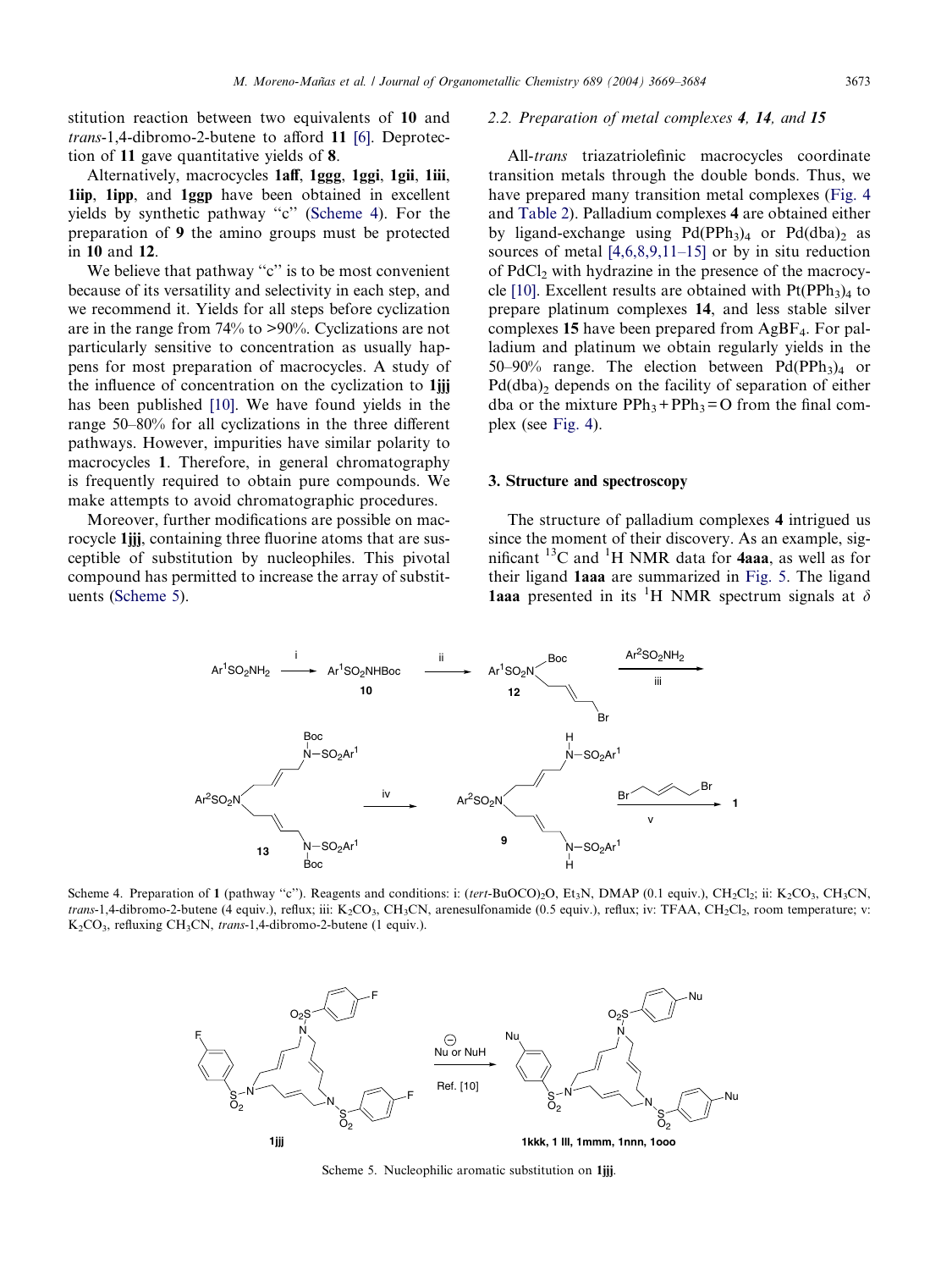<span id="page-5-0"></span>Table 2 Summary of transition metal complexes 4, 14 and 15 of all-trans 15-membered macrocycles 1

| Entry          | Metal complexes | Applications in catalysis                               | References |
|----------------|-----------------|---------------------------------------------------------|------------|
| -1             | 4aaa            | Cross-coupling type reactions, butadiene telomerization | [4,6,8,14] |
| $\overline{c}$ | 4aac            | Heterogeneous catalyst as above                         | [6]        |
| 3              | 4aff            |                                                         | $[13]$     |
| 4              | 4ddd            |                                                         | $[13]$     |
| 5              | 4ggg            | Alkyne hydroarylation                                   | [13, 15]   |
| 6              | 4ggi            | Cross-coupling reaction, Heck reaction                  | [9,11]     |
|                | 4gii            |                                                         | $[9]$      |
| 8              | 4iii            |                                                         | $[9]$      |
| 9              | 4kkk            |                                                         | $[10]$     |
| 10             | 4iip            | Cross-coupling type reactions                           | $[12]$     |
| 11             | 4ipp            | Cross-coupling type reactions                           | $[12]$     |
| 12             | 4ggp            |                                                         | $[12]$     |
| 13             | 4ggr            |                                                         | $[24]$     |
| 14             | 14aaa           |                                                         | $[13]$     |
| 15             | 14ggg           |                                                         | $[13]$     |
| 16             | 14ggj           |                                                         | $[24]$     |
| 17             | 14ggq           |                                                         | $[24]$     |
| 18             | 15aaa           |                                                         | $[13]$     |
| 19             | 15ggg           |                                                         | $[13]$     |



Fig. 4. Palladium(0), platinum(0), and silver(I) complexes.



Fig. 5. Significant  ${}^{1}H$  and  ${}^{13}C$  NMR signals for 1aaa and 4aaa.

 $3.77$  (CH<sub>2</sub>, 12H) and  $5.79$  (olefinic CH, 6H), and in its <sup>13</sup>C NMR spectrum signals at  $\delta$  49.2 (CH<sub>2</sub>) and 123.9 (olefinic CH). These data suggest that compound 1aaa has an averaged  $C_3$  axis of symmetry. Complex 4aaa presented in the olefinic region signals as indicated in Fig. 5. Two olefins are magnetically equivalent but, in each of them, the two CH groups are magnetically non-equivalent with signals for protons at  $\delta$  2.80 (H<sub>a</sub>, apparent t,  $J= 12.4$  Hz, 2H) and 4.10 (H<sub>b</sub>, dd,  $J= 12.4$ and 11.1 Hz, 2H) and for carbon atoms at  $\delta$  83.7 and 79.3. The third olefin is different from the other two and both CH of this third olefin are magnetically equivalent, presenting signals for both protons at  $\delta$  3.85 (H<sub>c</sub>, apparent d,  $J=9.5$  Hz, 2H) and for both carbon atoms at  $\delta$  79.2. The strong upfield shift of olefinic signals as well as the trans coupling constant value of ca. 12 Hz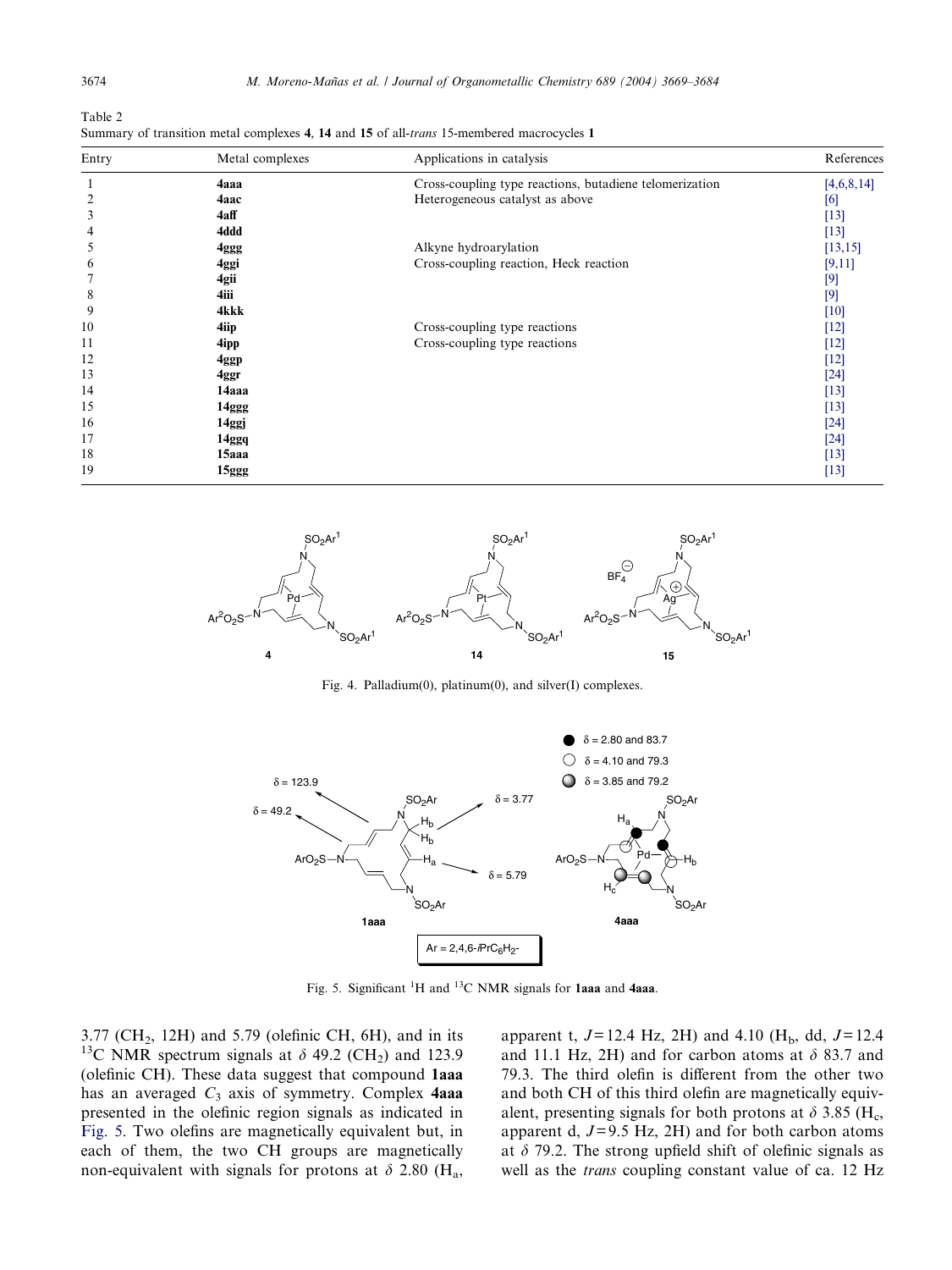are normal for olefin–Pd(0) complexes such as the palladium bis(dibenzylidene)acetone [\[16\].](#page-15-0) 2D NOESY experiments confirmed the trans-stereochemistry of the olefins. These facts suggest that the presence of the palladium atom breaks the  $C_3$  symmetry and that the complexation of palladium with one olefin is different with respect to the other two.

Other palladium(0) and platinum(0) complexes 4 and 14, containing three identical aryl groups exhibit the same behavior. Since the silver complexes 15 were not stable, they could not be studied in depth. Selected NMR data for complexes 4 and 14 are tabulated in Table 3.

Strong evidence in support of these facts was secured by X-ray diffraction analysis of 4ggg and 14ggg. The middle point of the olefinic bonds and the metal center are all situated in the same plane and thus the coordination of the metal is planar trigonal. The complexes are not symmetrical, and, as it has been seen by NMR data, they lack a  $C_3$  symmetry axis. The C=C bonds are longer than in the corresponding free ligand 1aaa. However, one  $C=C$  bond is shorter than the other two in the

Table 3 Selected NMR data<sup>a</sup> for complexes 4 and 14 bearing three identical aryl units

| 4, 14             | <sup>1</sup> H NMR data                                                     |                                                                                                                                                                   | <sup>13</sup> C NMR data |                   |
|-------------------|-----------------------------------------------------------------------------|-------------------------------------------------------------------------------------------------------------------------------------------------------------------|--------------------------|-------------------|
|                   | Olefinic protons                                                            | Methylene protons                                                                                                                                                 | Olefinic carbons         | Methylene carbons |
| 4aaa              | 2.80 (t, $J$ 12.4)<br>3.85 (d, $J$ 9.5)<br>4.10 (dd, $J$ 12.4, 11.1)        | $1.52$ (dd, <i>J</i> 15.6, 11.1)<br>1.58 (dd, $J$ 15.3, 9.5)<br>3.05 (dd, $J$ 12.6, 12.4)<br>4.22 (dd, $J$ 15.6, 3.2)<br>4.30 (d, $J$ 15.3)<br>4.55 (d, $J$ 12.6) | 79.2, 79.3, 83.7         | 43.8, 46.5, 47.9  |
| 4ddd <sup>b</sup> | $2.93 - 2.98$ (m)<br>$3.79 - 3.82$ (m)<br>$4.01 - 4.12$ (m)                 | $1.86 - 2.02$ (m)<br>3.18 (dd, $J$ 14.0, 10.7)<br>4.63 (t, $J$ 13.5)<br>4.89 (d, $J$ 13.5)                                                                        | 79.6, 79.8, 83.9         | 45.8, 48.0, 49.2  |
| 4ggg              | $2.79$ (t, $J$ 11.7)<br>$3.75$ (m)<br>$3.93 - 4.03$ (m)                     | $1.50 - 1.80$ (m)<br>1.63 (dd, $J$ 14.3, 10.7)<br>$3.07$ (dd, $J$ 14.2, 11.3)<br>4.62 (d, $J$ 14.3)<br>4.64 (d, $J$ 14.3)<br>4.78 (d, $J$ 14.3)                   | 78.5, 78.7, 82.8         | 45.1, 48.2, 49.5  |
| 4iii              | 2.64 $(t, J 11)$<br>$3.47 - 3.73$ (m)<br>$3.74 - 3.88$ (m)                  | $1.42 - 1.59$ (m)<br>$2.90$ (dd, $J$ 14.0, 11.0)<br>$4.24 - 4.47$ (m)                                                                                             | 78.5, 78.8, 83.0         | 45.6, 48.6, 49.8  |
| 4kkk <sup>b</sup> | $2.84$ (m)<br>$3.72$ (m)<br>$3.95$ (m)                                      | $1.80$ (m)<br>$3.10$ (m)<br>$4.64$ (m)<br>$4.78$ (m)                                                                                                              | Not registered           | Not registered    |
| 14aaab            | 2.49 (t, $J$ 11.1)<br>3.38 (d, $J$ 8.6)<br>$4.36 - 4.40$ (m)                | $1.84$ (m)<br>3.14 (t, $J$ 11.1)<br>3.58 (dt, $J$ 12.5, 3.8)<br>4.45 (d, $J$ 14.7)<br>4.82 (d, $J$ 12.4)                                                          | 62.9, 63.4, 69.7         | 43.1, 45.6, 47.0  |
| 14ggg             | $2.07$ (td, $J$ 13.3, 2.3)<br>$3.22 - 3.25$ (m)<br>3.41 (td, $J$ 11.6, 3.8) | 1.34 (dd, $J$ 14.0, 10.9)<br>$1.35 - 1.46$ (m)<br>$2.98$ (dd, J 13.6, 11.5)<br>4.58 (dd, $J$ 14.0, 3.8)<br>4.62 (d, $J$ 12.0)<br>5.02 (d, $J$ 12.7)               | 62.7, 63.2, 69.0         | 44.3, 47.2, 48.5  |

<sup>a</sup> Chemical shifts and coupling constants were determined by selective 1D TOCSY experiments.

<sup>b</sup> Assignment of chemical shifts for olefinic and methylenic protons has been done by analogy with compounds 4aaa, 4ggg, 4iii, and 14ggg that have undergone a full NMR analysis.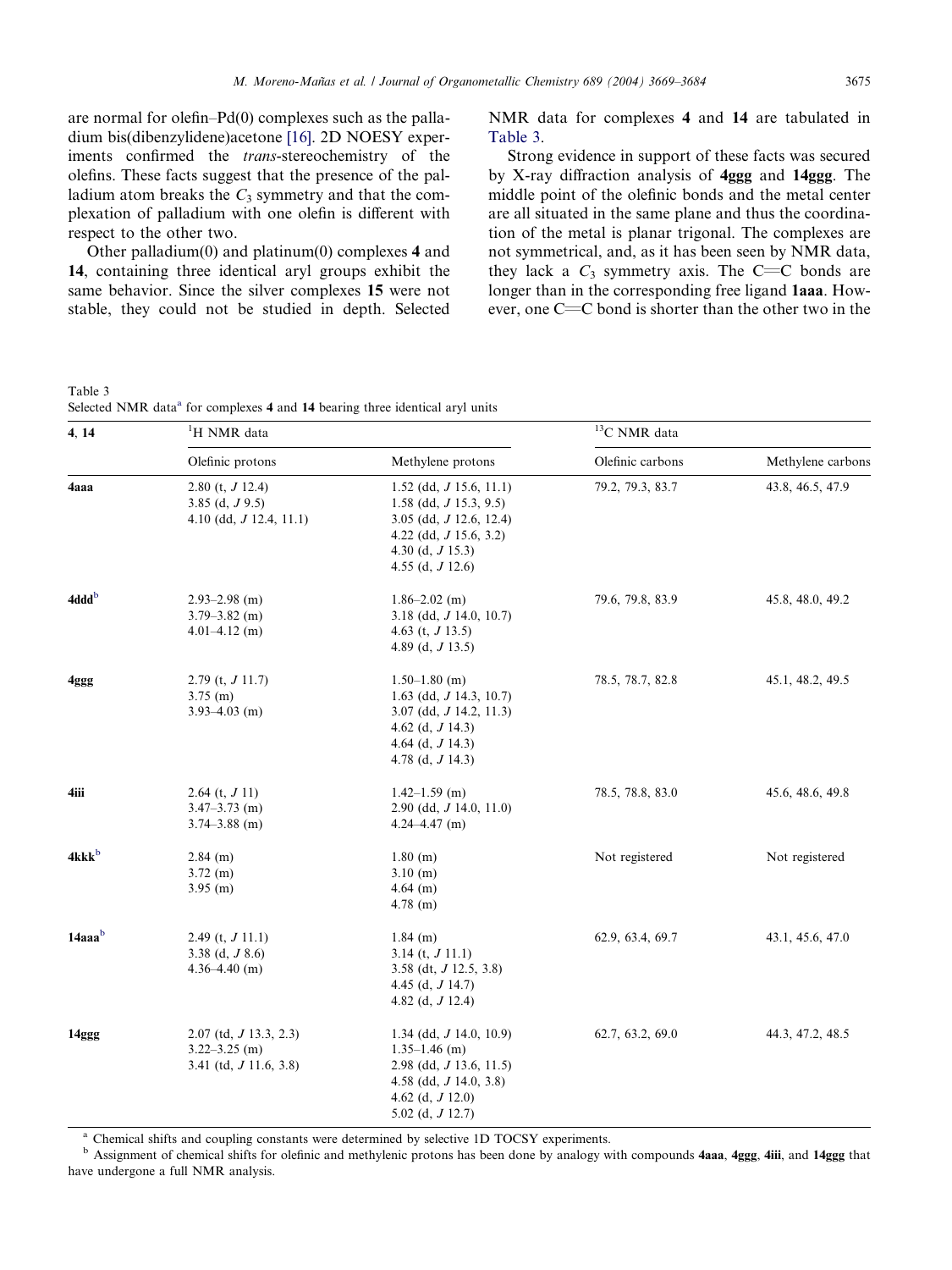complex, suggesting that complexation with one olefin is weaker than complexation with the other two.

In complexes 4 and 14 having two different aryl units  $(Ar^1 \neq Ar^2)$  two isomers exist depending on which aryl unit occupies the position opposite to the singular olefin. The <sup>13</sup>C NMR spectra confirm the existence of isomers in solution: three carbon signals are found for symmetrical isomers, but six more signals are found for isomers lacking symmetry elements. Selected  $^{13}$ C NMR data for complexes 4 and 14 bearing two different aryl units are in Table 4. Further structural studies on complexes 4 with three different aryl units are in progress.

Matrix-assisted laser desorption/ionization, time-offlight MS (MALDI-TOF) and electrospray ionization mass spectrometry (ESI-MS) are convenient analytical techniques to identify complexes 4, 14, and 15. Both techniques allow heavy molecules to be ionized and vaporized without degradation. Initially, MALDI-TOF mass spectrometry allowed direct determination of the size of macrocycles and linear oligomers formed in the palladium(0)-catalyzed allylation of arenesulfonamides with 2-butene-1,4-diol biscarbonate [\[4,5\]](#page-14-0) ([Scheme 1\)](#page-1-0). Later on, mass spectroscopic investigations were performed to elucidate the structure of all complexes. Compounds 4, 14, and 15 were easily identified thanks to the characteristic isotope distribution of the metal. Isotopic abundance of clusters was compared with calculated values. Fig. 6 displays a positive-ion electrospray mass spectrum of 14ggg showing one peak at *m/z* 865 corresponding to  $[M+H]^{+}$ . The inset shows the isotope distribution pattern for the  $m/z$  864 ion corresponding to  $[M]^+$ .

Table 4 Selected <sup>13</sup>C NMR spectroscopic data for complexes 4 bearing two different aryl units

| $\overline{\mathbf{4}}$ | Olefinic carbon atoms                                | Methylene carbon atoms                               |
|-------------------------|------------------------------------------------------|------------------------------------------------------|
| 4aff                    | 77.6, 77.9, 78.6, 78.8, 79.7, 79.9, 81.9, 82.8, 84.4 | 34.1, 43.7, 45.2, 45.4, 46.3, 47.6, 48.2, 49.3, 49.5 |
| 4ggi                    | 78.1, 78.2, 78.3, 78.4, 78.6, 78.7, 82.5, 82.6, 82.9 | 45.1, 48.1, 48.2, 49.3, 49.4                         |
| 4gii                    | 78.0, 78.2, 78.3, 78.4, 78.7, 82.4, 82.7, 82.8       | 45.1, 48.1, 48.2, 49.4, 49.5                         |
| 4iip                    | 77.8, 78.1, 78.4, 78.6, 78.7, 78.9, 82.2, 82.9, 83.1 | 45.1, 45.2, 48.1, 48.2, 49.3, 49.4, 49.5             |
| 4ggp                    | 78.1, 78.3, 78.5, 78.6, 78.7, 78.8, 82.4, 82.9, 83.0 | 45.0, 45.2, 48.2, 49.4                               |
| 4ggr                    | 78.9, 79.0, 79.2, 79.4, 83.2, 83.3, 83.8             | 45.8, 48.9, 50.1                                     |
| 14ggj                   | 63.0, 63.4, 63.5, 63.7, 63.9, 64.2, 69.3, 69.8, 70.0 | 45.0, 47.8, 49.2                                     |
| 14ggq                   | 63.0, 63.3, 63.5, 63.8, 64.3, 69.4, 69.6, 70.2       | 45.0, 47.9, 49.2                                     |



Fig. 6. Positive-ion electrospray mass spectrum of complex  $14ggg$  in CH<sub>3</sub>CN/H<sub>2</sub>O (70/30)+0.05% TFA. The inset shows the calculated isotope pattern for the  $[M]^{+}$  ion (*m/z* 864).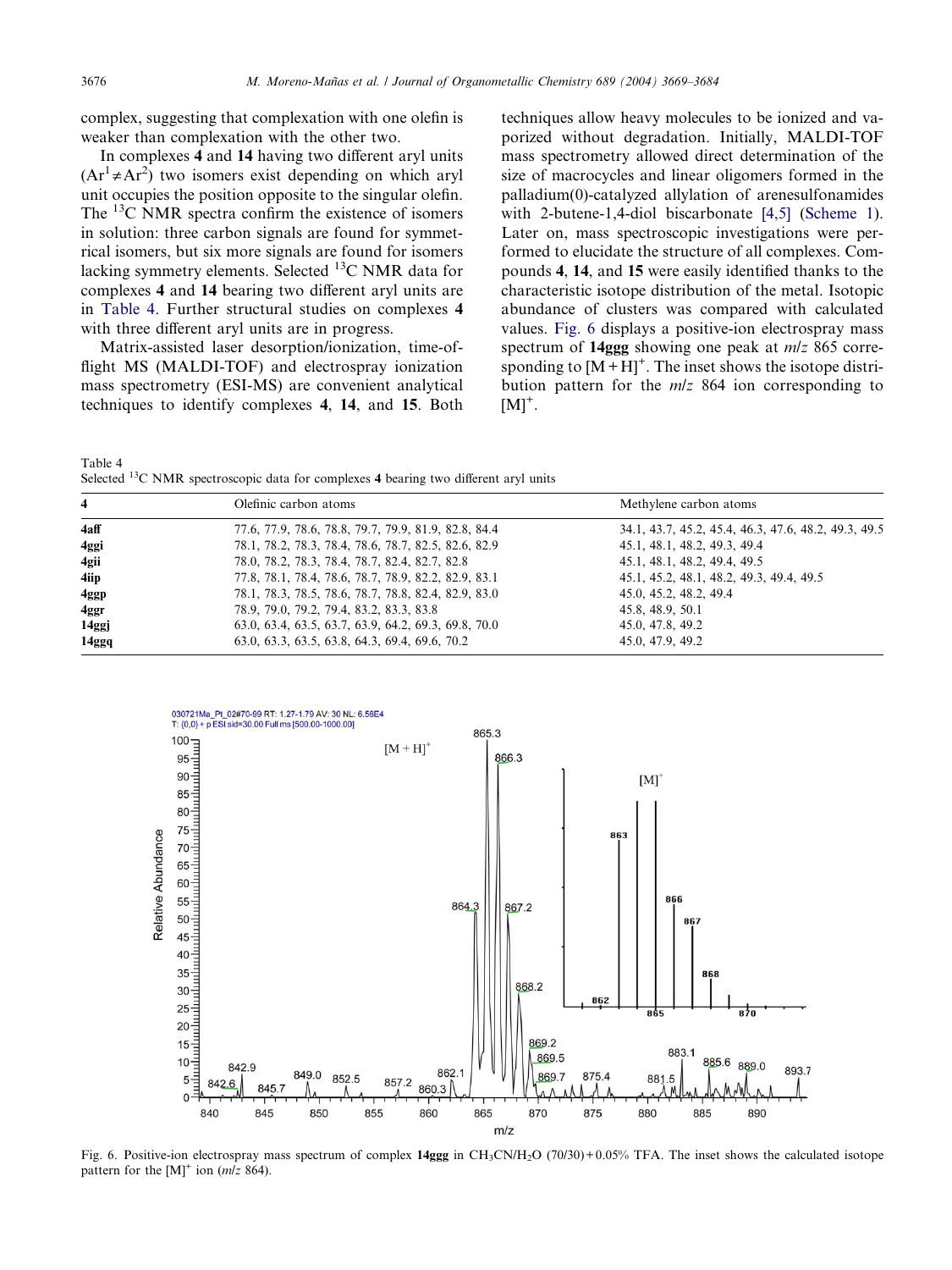<span id="page-8-0"></span>

5 runs with the same batch of **4aac**: 82, 91, 94, 96, 89%. **4aac** recovered by filtration

Scheme 6. Macrocyclic complexes 4 as catalysts in Suzuki-type couplings.

#### 4. Catalysis

Since phosphine-free palladium complexes 4 are air and moisture stable, they were considered good candidates as recoverable Pd(0) catalysts. We tested [\[6\]](#page-14-0) complex 4aaa as catalyst in Suzuki-type cross-couplings [\[17\].](#page-15-0) Thus, cinnamyl bromide (16) reacted with areneboronic acids (17a–e), affording diarylpropenes (18a–e) in good yields (Scheme 6). All reactions were performed with unoptimized 4–5% molar of catalyst in toluene at 80–90  $\rm{^{\circ}C}$ in the presence of potassium carbonate as base. In all cases complex 4aaa was quantitatively recovered by column chromatography on silica gel.

By anchoring the homogeneous catalyst to an insoluble organic polymer the catalytic material is recovered by simple filtration. Thus, the cross-linked polystyrene-based catalyst 4aac was tested [\[6\]](#page-14-0) in the same reaction (Scheme 6). For each areneboronic acid, five consecutive runs were performed with the same batch of catalyst, which was recovered by filtration and reused in the next run without noticeable decrease of activity. Catalytic polymer 4aac was also effective in the Suzuki cross-coupling between 4-iodonitrobenzene 19 and phenylboronic acid 17d to afford nitrobiphenyl 20 (Scheme 6) [\[6\].](#page-14-0) This reaction was performed in acetone–water (1:1) at 70–80  $\degree$ C with potassium carbonate as a base. Again, the catalytic material was recovered and reused.

The pyrrole groups of complexes 4iip and 4ipp, containing ferrocenyl and pyrrole groups, were electropolymerized upon exposure to positive potentials, in order to generate highly stable modified electrodes. Ferrocenyl groups were helpful for electrochemical monitoring of the polymerization process. These electrodes are efficient heterogeneous catalysts for the cross-coupling reactions of Scheme 6 [\[12\]](#page-14-0).



93-100% recovery of **4ggi** by chromatography

Scheme 7. Complexes 4 catalyze Suzuki-type coupling and Heck reactions.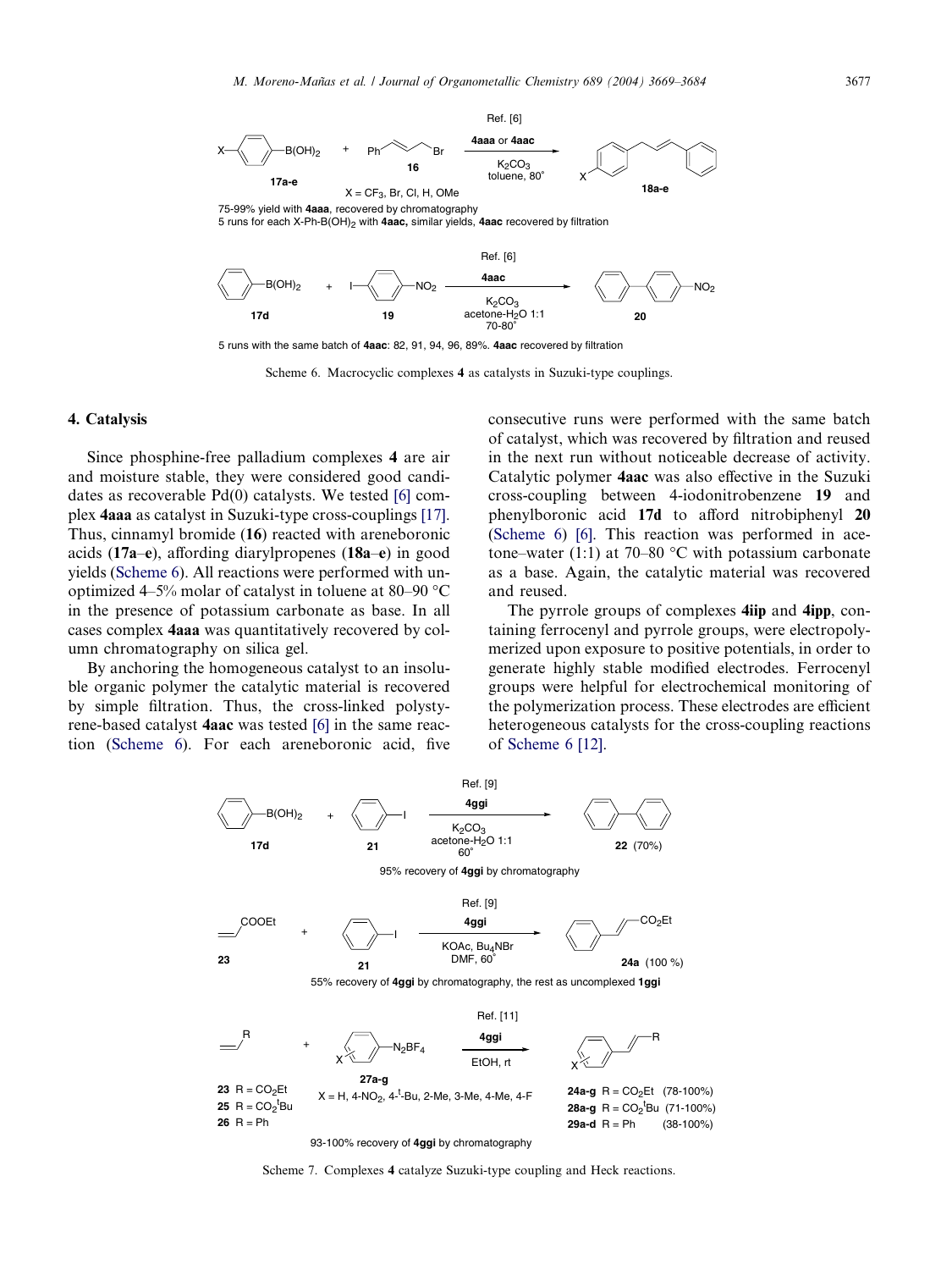<span id="page-9-0"></span>

Scheme 8. Macrocyclic complexes 4 catalyze hydroarylations in ionic solvents.

Catalytic activity does not depend on the aryl substitution on the macrocycle. Thus, complex 4ggi catalyzes also the Suzuki coupling between iodobenzene 21 and phenylboronic acid 17d  $(K_2CO_3,$  acetone–water 1:1, 60 -C) [\[9\]](#page-14-0) and the Heck reaction of ethyl acrylate 23 with iodobenzene 21 (KOAc, Bu<sub>4</sub>NBr, DMF, 60 °C) [\(Scheme](#page-8-0) [7\)](#page-8-0) [\[18\].](#page-15-0) In both cases complex 4ggi was recovered by column chromatography on silica gel in 95% and 55% yield, respectively. For the Heck reaction the rest of the macrocycle was recovered as uncomplexed 1ggi.

The partial decomplexation in the Heck reaction commented in the precedent paragraph led us to test arenediazonium salts as substrates, since they offer some advantages, such as superior activity of the nucleofuge  $(N<sub>2</sub>)$  over bromide and iodide, shorter reaction times, and milder reaction conditions without adding base. Indeed, 4ggi efficiently catalyzed the arylation of acrylates and styrene with arenediazonium tetrafluoroborates 27a–g in ethanol at room temperature ([Scheme 7\)](#page-8-0) [\[11\]](#page-14-0). Recovery of 4ggi by column chromatography was practically quantitative. ESI-MS studies [\[19\]](#page-15-0) provided evidence for accumulation of oxidative addition species  $(I4ggi/C<sub>6</sub>H<sub>4</sub>XI<sup>+</sup>)$  formed in the catalytic cycle immediately before the rate-limiting step that is located at the transmetallation level [\[11\].](#page-14-0)

Cacchi et al. [\[15\]](#page-14-0) have found that hydroarylation of alkynes in ionic liquids can be efficiently catalyzed by our macrocyclic catalysts. Thus, diphenylacetylene 30 reacts with aryl iodides 31a–g and triethylamine/formic acid under catalyst by 4ggg, in 1-butyl-3-methylimidazolium tetrafluoroborate ([bmim]BF4) (Scheme 8). The ionic solution containing the catalyst could be recycled and reused in six runs without loss of activity. Other classical palladium sources gave poorer results in terms



Scheme 9. Role of macrocyclic complex 4 in telomerization and Tsuji–Trost reations.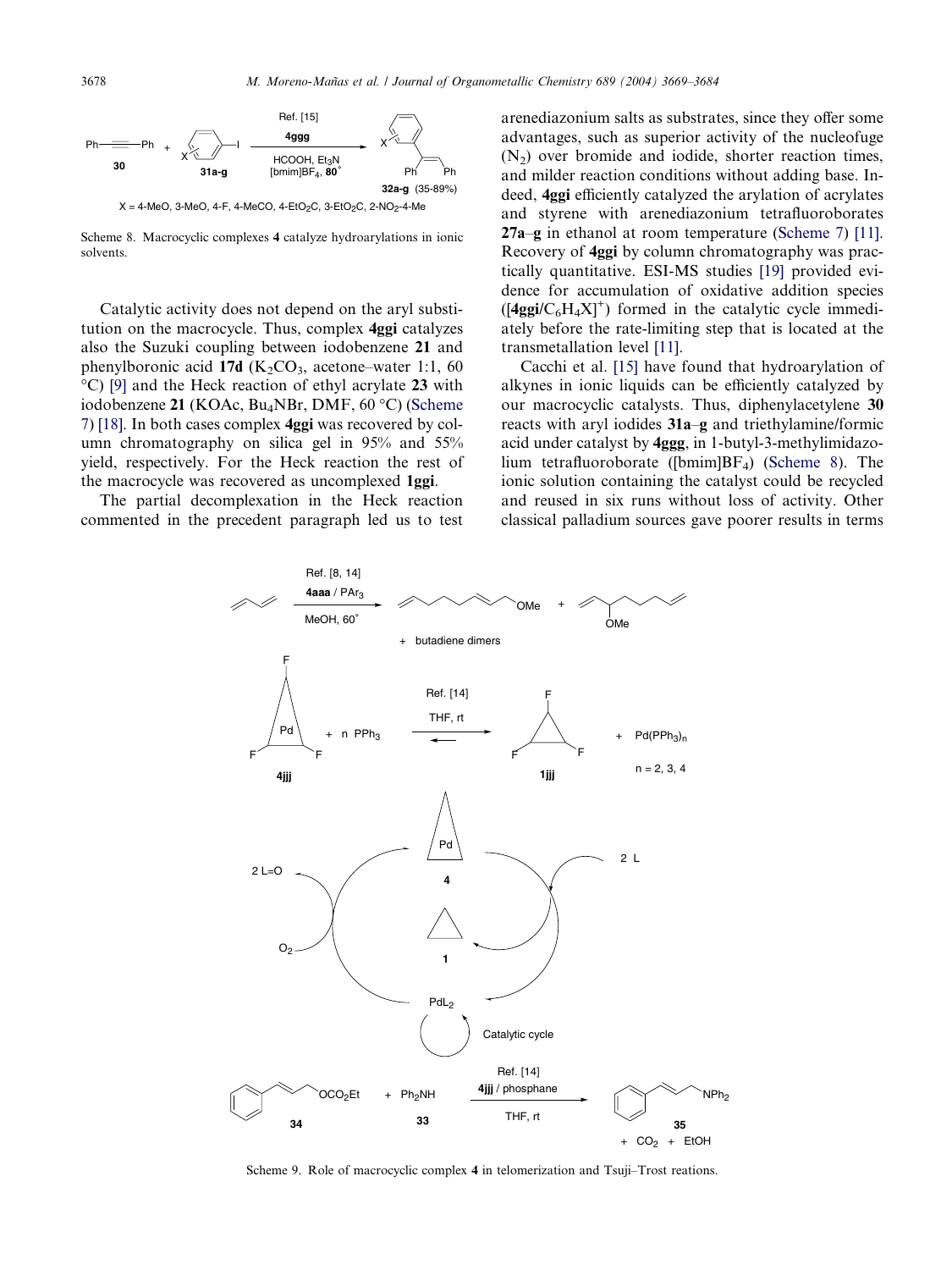<span id="page-10-0"></span>

Scheme 10. Preparation of macrocycle 36. Reagents and conditions: i: K<sub>2</sub>CO<sub>3</sub>, CH<sub>3</sub>CN, reflux, then *cis*-1,4-dibromobutene (0.5 equiv.); ii: TFAA, CH<sub>2</sub>Cl<sub>2</sub>e, room temperature; iii: K<sub>2</sub>CO<sub>3</sub>, refluxing CH<sub>3</sub>CN; iv: Pd(PPh<sub>3</sub>)<sub>4</sub>, refluxing THF, or Pt(PPh<sub>3</sub>)<sub>4</sub>, DMF, 130 °C, or AgBF<sub>4</sub>, refluxing acetone.



**37aaa, 37ggg, 37aag**



Scheme 11. Structures of related macrocycles.



Scheme 12. Reactivity of triacetylenic macrocycle 43ggg.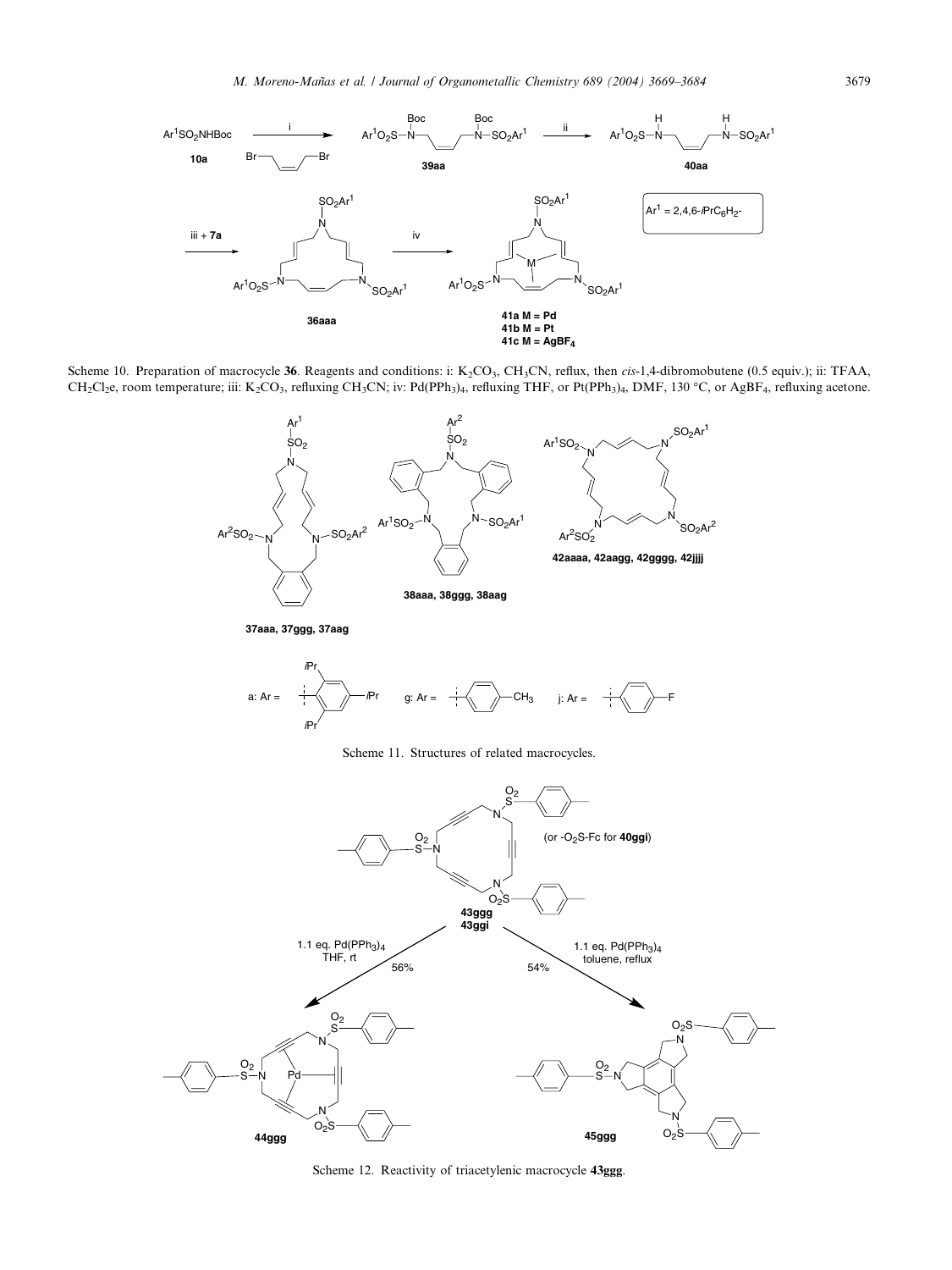<span id="page-11-0"></span>of yield and recovery. The procedure has been applied to the synthesis of 3-arylquinolines in a domino hydroarylation/cyclization process [\[15\]](#page-14-0).

Palladium complexes 4 were not catalytically active in telomerization and in Tsuji–Trost allylation in the absence of added phosphine [\[8,14\]](#page-14-0). However, Muzart co-workers [\[8,14\]](#page-14-0) showed that the telomerization of butadiene with methanol occurs with 4aaa and monodentate phosphines, the catalytic species being recycled up to four times by adding fresh phosphine each time [\(Scheme 9\)](#page-9-0).

Moreover, the addition of free macrocycle 1aaa to the catalytic systems formed in situ from palladium sources  $(Pd(dba)<sub>2</sub>, Pd(OAc)<sub>2</sub>)$  associated with phosphines, has a stabilizing effect on palladium and allowed the recovery and reuse of the catalytic species after addition of fresh phosphine each time. This was not possible without added 1aaa. To get information on the nature of the actual catalytic species in the telomerization when macrocycle was present, we undertook mechanistic studies by  $19F$  and  $31P$  NMR with macrocycle 1jjj and complex 4jjj [\[14\]](#page-14-0). The three fluorine atoms show one signal for ligand 1jjj, whereas complex 4jjj shows two fluorine signals of relative intensity 1:2. The conclusions are in [Scheme 9](#page-9-0). Complex 4jjj reacts with two moles of phosphine, or one mole of bidentate phosphine, to afford directly the highly active, 14-electron species,  $PdL<sub>2</sub>$ . After catalysis came to an end, if the phosphine was oxidized, pallad- $\lim(0)$  reverted to the free ligand 1jij, to be stored as complex 4*iii*, thus preventing agglomeration and therefore, remaining available for a new reaction, that requires addition of fresh phosphine but not of fresh palladium.



Scheme 13. Preparation of 46 and 47. Reagent and conditions: i: Et<sub>3</sub>N, CH<sub>3</sub>CN, r.t., 2.5 h; ii: 1ggq (1 equiv.), Et<sub>3</sub>N, CH<sub>3</sub>CN, 120 °C, 48 h.; iii: Et<sub>3</sub>N, CH<sub>3</sub>CN, 120 °C, 29 h.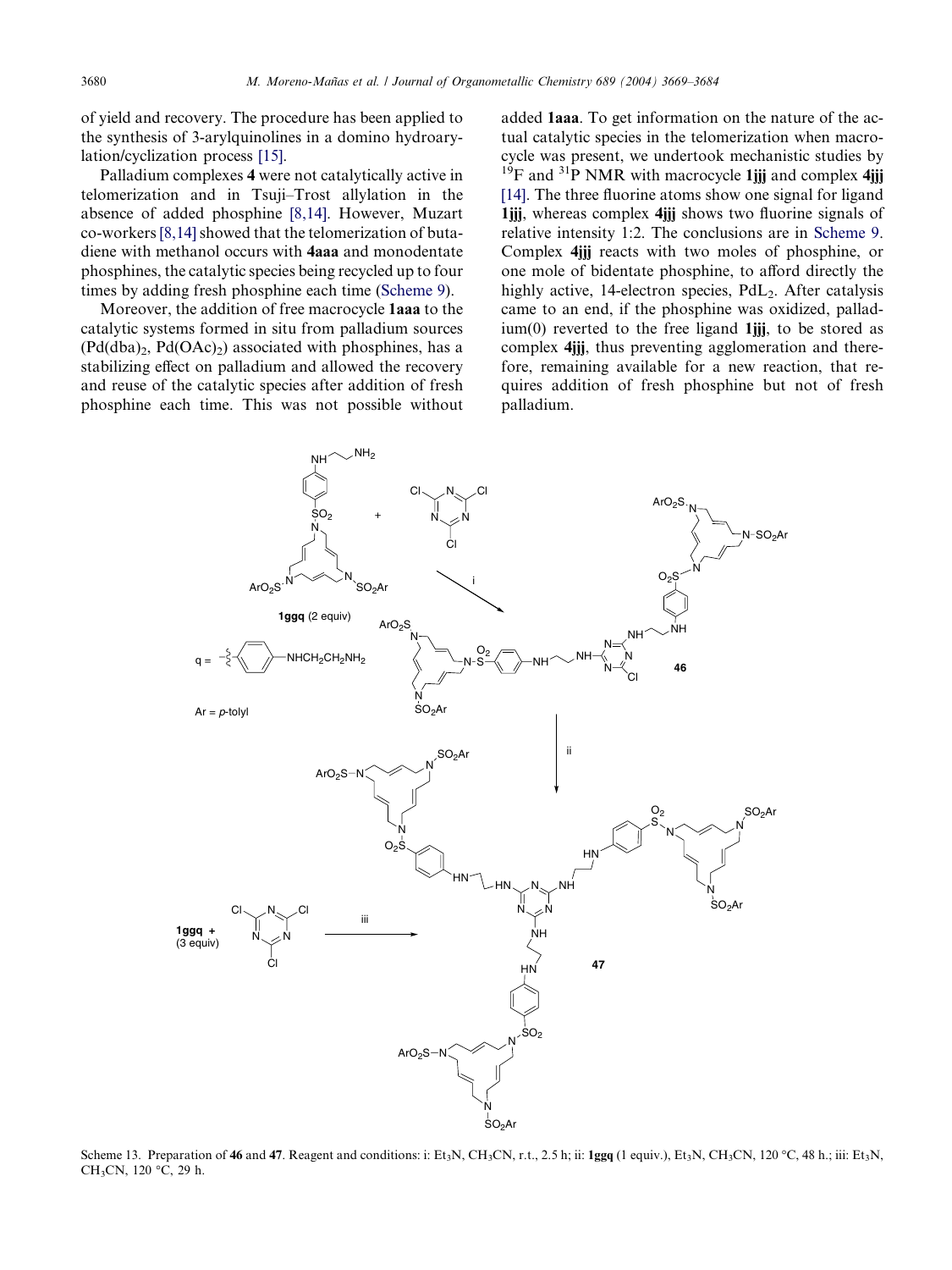<span id="page-12-0"></span>The allylation of diphenylamine 33 with cinnamyl carbonate 34 ([Scheme 9](#page-9-0)) in the presence of 4jjj and phosphine in THF at room temperature gives 35. This reaction was also monitored by  $^{19}F$  and  $^{31}P$  NMR [\[14\],](#page-14-0) the results being consistent with the same mechanistic proposal. Further evidence of the formation of intermediate species  $PdL_n$  when macrocycles 4 react with phosphines was obtained in an ESI-MS study of mixtures of 4ggi with several phosphines in THF [\[14\].](#page-14-0)

## 5. Related macrocycles

The macrocyclic family was augmented by modifying the olefin precursors with the aim of studying the complexating ability of the new members. Thus, we have prepared  $(E,E,Z)$ -1,6,11-tris $[(2,4,6-1.00)$ triisopropylphenyl sulfonyl]-1,6,11-triazacyclopentadeca-3,8,13-triene (36) ([Scheme 10](#page-10-0))  $[20]$ ,  $(E,E)-1,6,11-\text{tris}(arenesulfonyl)$ -3,4-benzo-1,6,11-triazacyclopentadeca-8,13-dienes (37) ([Scheme 11\)](#page-10-0), [\[21\]](#page-15-0) and 1,6,11-tris(arenesulfonyl)- 3,4;8,9;13,14-tribenzo-1,6,11-triazacyclopentadecanes (38) ([Scheme 11](#page-10-0)) [\[21\]](#page-15-0).

Macrocycle 36 featuring one cis double bond was synthesized through pathway ''b'' [\[20\]](#page-15-0) ([Scheme 10](#page-10-0)). It forms palladium(0), platinum(0), and silver(I) complexes 41, the same as its all-trans isomer 1aaa does. How- ever, preparation of 36 requires cis-1,4-dibromo-2-butene that has to be prepared whereas its trans isomer is commercially available.

Pathway "c" was followed for the synthesis of macrocycles 37 and 38 [\[21\].](#page-15-0) Now, 1,2-bis(bromomethyl)benzene was used in the required steps ([Scheme 11\)](#page-10-0).



Scheme 14. Preparation of Pd(0) homopolymetallic complexes 48 and 49. Reagent and conditions: i: Pd(dba)<sub>2</sub>, THF, reflux.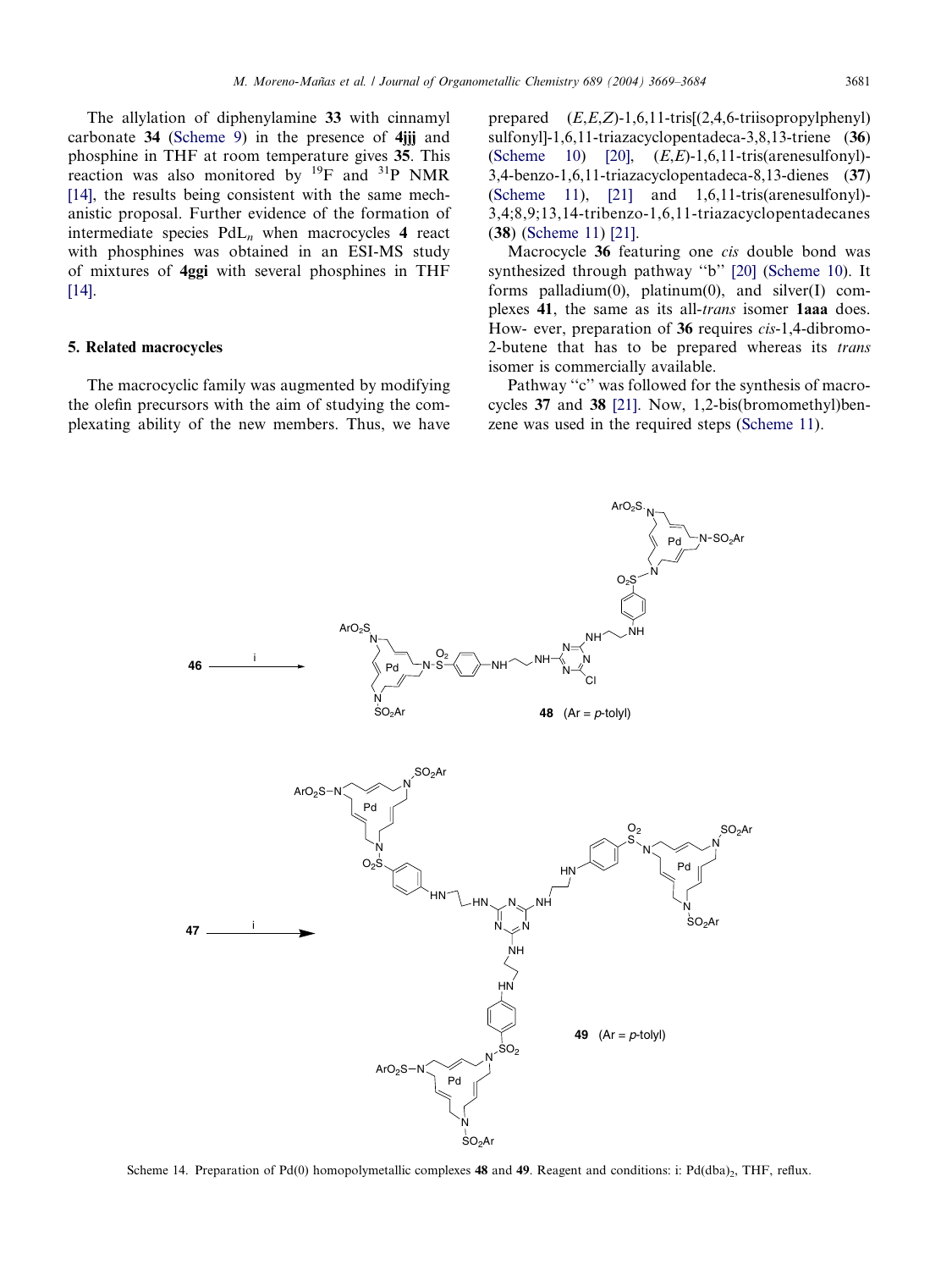<span id="page-13-0"></span>Macrocycles 37 and 38 exhibit only weak coordinating ability towards silver tetrafluoroborate but none towards silver triflate or palladium(0). Upon treatment of macrocycles 37aaa, 37ggg, 38aaa, and 38aag with  $Cr(CO)<sub>6</sub>$  in refluxing di-*n*-butylether under inert atmosphere, extremely insoluble products were formed. Each of them showed two strong infrared peaks in the  $1898 \pm 6$  and  $1972 \pm 4$  cm<sup>-1</sup> regions, as required for trigonal-pyramidal complexes of type  $L_3Cr(CO)_3$ . Evidence for structures  $37ggg$ –Cr(CO)<sub>3</sub> and  $38aag$ –Cr(CO)<sub>3</sub> was obtained by HRMS.

Moreover, we have taken advantage of the availability of intermediates 6 and 8, required for the formation of macrocycles 1 through routes ''a'' and ''b'', for the preparation of 20-membered macrocycles 42 [\(Scheme](#page-10-0) [11\)](#page-10-0) [\[22\].](#page-15-0)

# 6. Preparation of 15-membered 1,6,11-tris(arenesulfonyl)- 1,6,11-triazacyclopentadeca-3,8,13-triynes (43) and their metal complexes 44

Macrocycles 43 were prepared by pathway "c" using either 1,4-dibromobutyne or the bismethanesulfonate of 1,4-butynediol [\[23\].](#page-15-0) Reactivity of 43ggg was studied ([Scheme 12\)](#page-10-0). It formed the stable complex with palladium(0) 44ggg at room temperature. However, under harsher conditions cycloisomerization to the triazatrindane 45ggg was achieved. These preliminary results opened a new line of exploration that we pursue at present.

## 7. Preparation of homo- and heterobimetallic complexes 48, 49, and 50

Finally, we speculated [\[24\]](#page-15-0) with the possibility of preparing molecular architectures featuring two macrocycles of type 1 connected by a triazine core as in 46 and 47 [\(Scheme 13\)](#page-11-0). These superstructures have been constructed thanks to the differential reactivity of the three chlorine atoms of 2,4,6-trichlorotriazine [\(Scheme 13\)](#page-11-0). The triazine acts as a linker, around which 15-membered macrocycles are placed.

Then, bis- and tris-macrocyclic ligands 46 and 47 were loaded with palladium to afford homobi- and homotrimetallic complexes 48 and 49, respectively [\(Scheme](#page-12-0) [14\)](#page-12-0).

Moreover, when each macrocycle was loaded with palladium or platinum in an ordered manner, heterobimetallic complex 50 was obtained in good yield (Scheme 15). These complexes have potential in bimetallic catalysis. Several mass spectrometry techniques such as MALDI-TOF, ESI-MS and LSI-MS were fundamental in the identification of all these products [\[24\]](#page-15-0).



Scheme 15. Preparation of Pd(0), Pt(0) heterobimetallic complexes 50. Reagent and conditions: i: Et<sub>3</sub>N, CH<sub>3</sub>CN, reflux.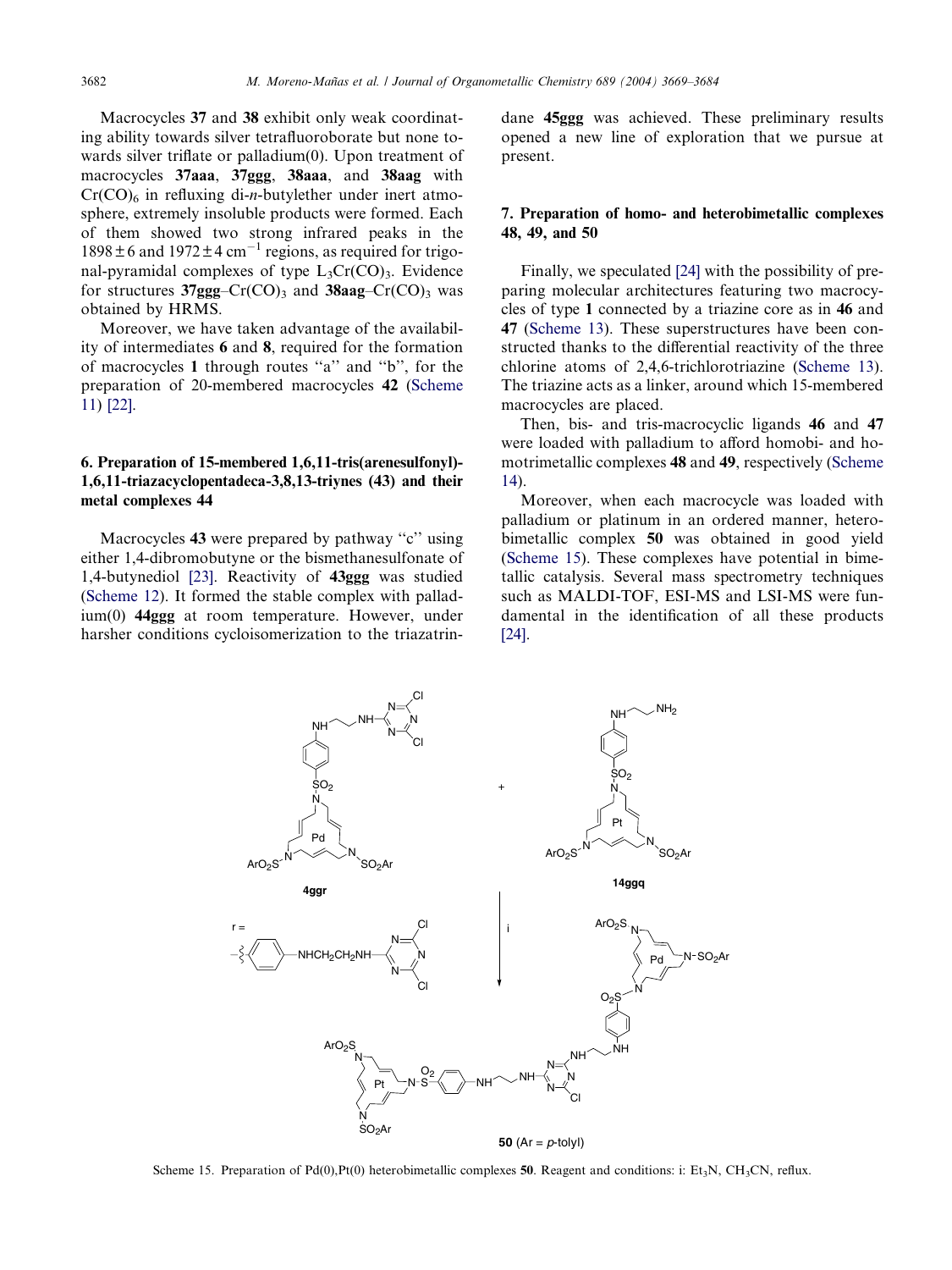## <span id="page-14-0"></span>8. Concluding remarks

A new family of 15-membered macrocycles is easily prepared from commercially available trans-1,4-dibromo-2-butene and arenesulfonamides. The cyclization step is performed in good yield without special difficulties arising from the formation of polymers or higher rings. However, in certain cases both polymers and 30 membered rings have been detected or isolated [10]. Macrocycles of this family coordinate certain transition metals, such as palladium $(0)$ , platinum $(0)$ , and silver $(I)$ . The palladium and platinum complexes are planar trigonal. Little is known on complexes with other transition metals.

Palladium complexes 4 are excellent catalysts or precatalysts in carbon–carbon bond forming reactions: Suzuki-type cross-couplings [6], Heck reactions [11], hydroarylation of alkynes [15], and telomerization of butadiene [8,14]. The mechanisms of catalysis are different, and in some cases even far from clear. For telomerizations, complexes 4 play the role of palladium source before catalysis and harbor for palladium after catalysis, preventing agglomeration and precipitation [14]. Recovery and reuse of the catalysts is possible in all the cases above mentioned, and even a polymeric version, recoverable by simple filtration, has been described [6]. These facts permit us to believe that our phosphine-free palladium complexes of 15-membered macrocycles can be excellent substitutes for the more classical sources of palladium such as  $Pd_2(dba)$ <sub>3</sub> and  $Pd(PPh_3)_4$ .

Furthermore, the preparation of ligands 1 is versatile. Only the olefinic double bonds are active as coordinating centers, the nitrogen atoms being non-coordinating. This permits to play with the sulfonamide moieties for different purposes. Thus, different substituents in the benzene ring, or other non-benzenic groups in the sulfonamide permit to enhance and improve certain properties to the macrocycles. Furthermore, we have opened a new axis of research in which we try to convert our macrocycles into molecular materials.

By varying the open-chain precursors, the synthesis of structurally related macrocycles is possible. Thus, preparations of a geometrical isomer of 1, of compounds possessing benzene rings in the place of isolated double bonds, and of larger macrocycles such as 20 membered rings have been performed.

15-Membered macrocycles featuring three triple bonds have been prepared. They are excellent ligands for palladium(0), but upon forcing the experimental conditions they cycloisomerize to hexa-substituted benzenes.

More complicated architectures featuring two and even three macrocycles organized around a central linker have been prepared. Two or three equal metal atoms or two different metal atoms can be incorporated at will in these superstructures.

#### Acknowledgements

Continuous financial support has been obtained from the Spanish Ministry of Science and Technology and from Generalitat de Catalunya. The last financed projects are 2002BQU-04002 and 2001SGR00181. Collaborations with the groups of Jacques Muzart and Françoise Hénin in Reims, and of Sandro Cacchi in Rome have been possible thanks to the COST program (COST D12/0011/98, D12/0028/999, and D24/0013/02) and to the Socrates-Erasmus program of the European Union. One of us (R.M.S.) has been incorporated to the research group through a "Ramón y Cajal" contract (MCYT-FEDER/FSE).

#### **References**

- [1] (a) T.A. Kaden, in: A.R. Katritzky, C.W. Rees, E.F.V. Scriven (Eds.), Comprehensive Heterocyclic Chemistry, II, vol. 9, Elsevier, Oxford, 1996, p. 789 (Chapter 9.28); (b) G.W. Gokel, M.F. Fedders, in: A.R. Katritzky, C.W. Rees, E.F.V. Scriven (Eds.), Comprehensive Heterocyclic Chemistry, II, vol. 9, Elsevier, Oxford, 1996, p. 863 (Chapter 9.31).
- [2] (a) A.S. Ripka, R.S. Bohacek, D.H. Rich, Bioorg. Med. Chem. Lett. 8 (1998) 357;

(b) W.P.D. Goldring, L. Weiler, Org. Lett. 1 (1999) 1471.

- [3] For a review see: G. Wilke, Angew. Chem., Int. Ed. Engl. 27 (1988) 185.
- [4] (a) S. Cerezo, J. Cortès, J.-M. López-Romero, M. Moreno-Mañas, T. Parella, R. Pleixats, A. Roglans, Tetrahedron 54 (1998) 14885; (b) For a different review on our macrocycles see: M. Moreno-Mañas, R. Pleixats, R.M. Sebastián, A. Vallribera, A. Roglans,

Arkivoc (2004 Part IV), 109. Available from <[http://www.arkat](http://www.arkat-usa.org)[usa.org>](http://www.arkat-usa.org). [5] S. Cerezo, J. Cortès, D. Galvan, J.-M. López-Romero, M.

- Moreno-Mañas, R. Pleixats, F.X. Avilés, F. Canals, A. Roglans, Rapid Commun. Mass Spectrom. 13 (1999) 2359.
- [6] J. Cortès, M. Moreno-Mañas, R. Pleixats, Eur. J. Org. Chem. (2000) 239.
- [7] S. Cerezo, J. Cortès, D. Galvan, E. Lago, C. Marchi, E. Molins, M. Moreno-Mañas, R. Pleixats, J. Torrejón, A. Vallribera, Eur. J. Org. Chem. (2001) 329.
- [8] B. Estrine, B. Blanco, S. Bouquillon, F. Hénin, M. Moreno-Mañas, J. Muzart, C. Pena, R. Pleixats, Tetrahedron Lett. 42 (2001) 7055.
- [9] A. Llobet, E. Masllorens, M. Moreno-Mañas, A. Pla-Quintana, M. Rodríguez, A. Roglans, Tetrahedron Lett. 43 (2002) 1425.
- [10] M. Moreno-Mañas, J. Spengler, Tetrahedron 58 (2002) 7769.
- [11] J. Masllorens, M. Moreno-Mañas, A. Pla-Quintana, A. Roglans, Org. Lett. 5 (2003) 1559.
- [12] A. Llobet, E. Masllorens, M. Rodríguez, A. Roglans, J. Benet-Buchholz, Eur. J. Inorg. Chem. (2004) 1601.
- [13] S. Cerezo, J. Cortès, E. Lago, E. Molins, M. Moreno-Mañas, T. Parella, R. Pleixats, J. Torrejón, A. Vallribera, Eur. J. Inorg. Chem. (2001) 1999.
- [14] M. Moreno-Mañas, R. Pleixats, J. Spengler, C. Chevrin, B. Estrine, S. Bouquillon, F. Hénin, J. Muzart, A. Pla-Quintana, A. Roglans, Eur. J. Org. Chem. (2003) 274.
- [15] S. Cacchi, G. Fabrizi, A. Goggiamani, M. Moreno-Mañas, A. Vallribera, Tetrahedron Lett. 43 (2002) 5537.